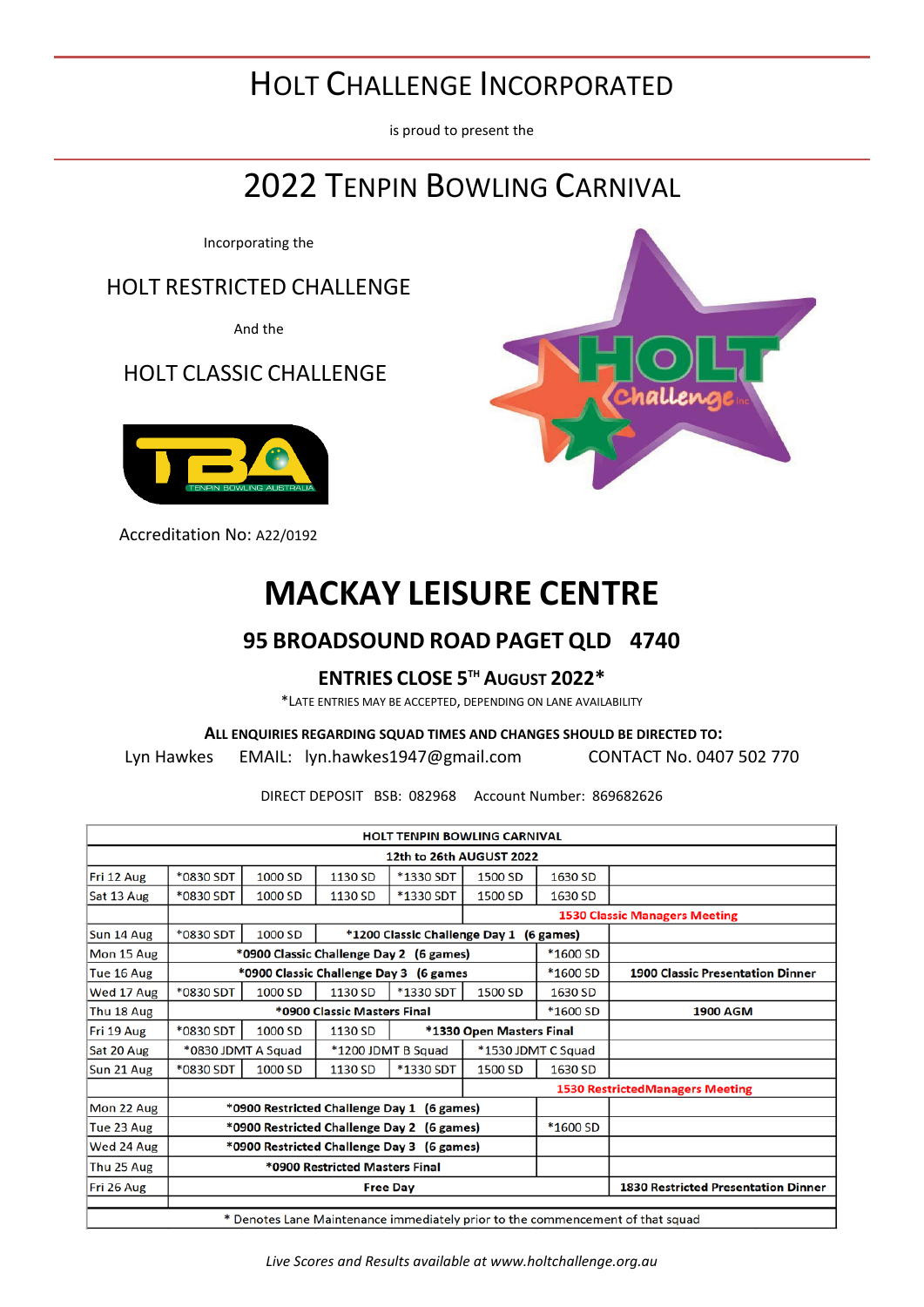#### RULES AND REGULATIONS

- 1. **RULES** All TBA Tournament Rules and Regulations will apply.
- 2. **ELIGIBILITY** This tournament is open to all TBA Members in good standing and who has a Current TBA Adult Membership. Current TBA Membership Cards may be asked for at check - in.
- 3. **NO REFUND AFTER ENTRIES CLOSE** Teams or Individuals who do not bowl in their allocated squads will not be entitled to claim a refund. Teams or Individuals who are unable to bowl in their event, can sell their spot to another competitor. Whilst the Tournament Committee will help where possible to reschedule entries, it is not the responsibility of the Tournament Committee to sell or recover money for unused entries.
- 4. **DRESS CODE** Bowler's must wear neat acceptable attire. No jeans, T shirts, tank tops or hats are to be worn whilst competing.
- 5. **ENTERING AVERAGES** Each bowler must use their highest current league average as at the 31st May which has been established over a minimum of 24 games in a League and in a TBA Registered Centre.
	- a. **If no league average** is available, an event average such as ATBSO over a minimum of 24 games shall be used
- 6. **GRADINGS** Based on averages submitted, entries will be Graded in accordance with the table below.
- 7. **BOWLERS WITHOUT AN AVERAGE** Any bowler without an average as described, may apply to the Tournament Committee for classification prior to submitting an entry. If no such application is received, then an entering average of 199 for Men and 189 for Women will apply. Note: Any bowler may enter in OPEN Grade.
- 8. **AVERAGE REVIEW** The Tournament Director reserves the right to review the average and regrade any bowler at any time. Participation using an incorrect average may result in disqualification.
- 9. **REPLACEMENTS** Any change from the original Entry or line up must be reported to the Tournament Room prior to the scheduled starting time.
- 10. **GAMES TO BE PLAYED** In each Grade a three (3) game series will be played in Teams, Doubles and Singles.
- 11. **MULTIPLE PARTICIPATION**
	- a. **TEAMS** The same five (5) bowlers may bowl together any number of times and in any different combination.
	- b. **DOUBLES** Bowlers may have unlimited entries with the same or different partner.
	- c. **SINGLES** Bowlers may have unlimited entries in their grade or any grade above their own classification.
- 12. **ALL EVENTS** An All Events Champion will be declared for each average classification for which paid entries are received. Scores from each bowler's BEST appearance in Teams, Doubles and Singles will count towards their All Events total. Scores in the Mixed Doubles and Mixed Teams can count towards All Events. Eligibility is subject to the payment of the ALL EVENTS FEE. This Fee must be paid BEFORE bowling in their first Event.
- 13. **PRIZE FUND** Trophies, medallions, shirts, awards and any other prizes will be purchased from the total prize fund received in each event. The event prize fund distributed in cash or cheque, will be the balance remaining after purchases have been made and will be paid in the ratio of one (1) prize for every ten (10) entries, except in All Events where the ratio will be one (1) prize for every twenty (20) entries.
- 14. **SMOKING and CONSUMPTION of ALCOHOL** will be prohibited during a session of continuous games. Contravening this rule will incur penalties defined in accordance with the TBA Rule Book.
- 15. **INJURY/DAMAGES** Participants and visitors indemnify the Tournament Committee from any injury, accident and damage to equipment whilst competing during the event or visiting the centre.
- 16. **PERSONAL ELECTRONICS –** The use of electronic devices, ie: Fit bits, smart watches, mobile phones, computers, tablets, throughout any session of play of the Carnival is prohibited. Exceptions will be made for scoring devices and health related products. Fit bits and smart watches may be worn if proof of disconnection has been obtained from Tournament Director. During the Challenges, NO electronic devices may be used unless permission has been granted by the Tournament Director. Fit bits and smart watches that need to be worn for health purposes, require proof of disconnection from mobile devices.
- 17. **OTHER MATTERS** Any matters arising which are not covered by these Tournament Rules will be determined by the Tournament Committee whose **decision will be final.**

#### **GRADES**

Entries in the event are graded to the following specification;

|                |             | <b>Singles and All Events</b> |             | <b>Doubles</b> |             | Teams       |             |             |  |  |
|----------------|-------------|-------------------------------|-------------|----------------|-------------|-------------|-------------|-------------|--|--|
|                | <b>Male</b> | Female                        | Male        | Female         | Mixed       | Male        | Female      | Mixed       |  |  |
| Open           | $200+$      | $190+$                        | $399+$      | $379+$         | $389+$      | $996+$      | $946+$      | $971+$      |  |  |
| <b>Classic</b> | 185 - 199   | 175 - 189                     | $370 - 398$ | $350 - 378$    | $360 - 388$ | $925 - 995$ | 875 - 945   | $900 - 970$ |  |  |
| A              | 170 - 184   | $160 - 174$                   | $340 - 369$ | $320 - 349$    | $330 - 359$ | 850 - 924   | 800 - 874   | 825 - 899   |  |  |
| B              | $150 - 169$ | 140 - 159                     | $300 - 339$ | $280 - 319$    | $290 - 329$ | 750 - 849   | 700 - 799   | 725 - 824   |  |  |
| <b>C</b>       | 130 - 149   | $125 - 139$                   | $260 - 299$ | $250 - 279$    | 250 - 289   | 650 - 749   | $625 - 699$ | $625 - 724$ |  |  |
| D              | Up to 129   | Up to $124$                   | Up to $259$ | Up to $249$    | Up to 249   | Up to $649$ | Up to $624$ | Up to $624$ |  |  |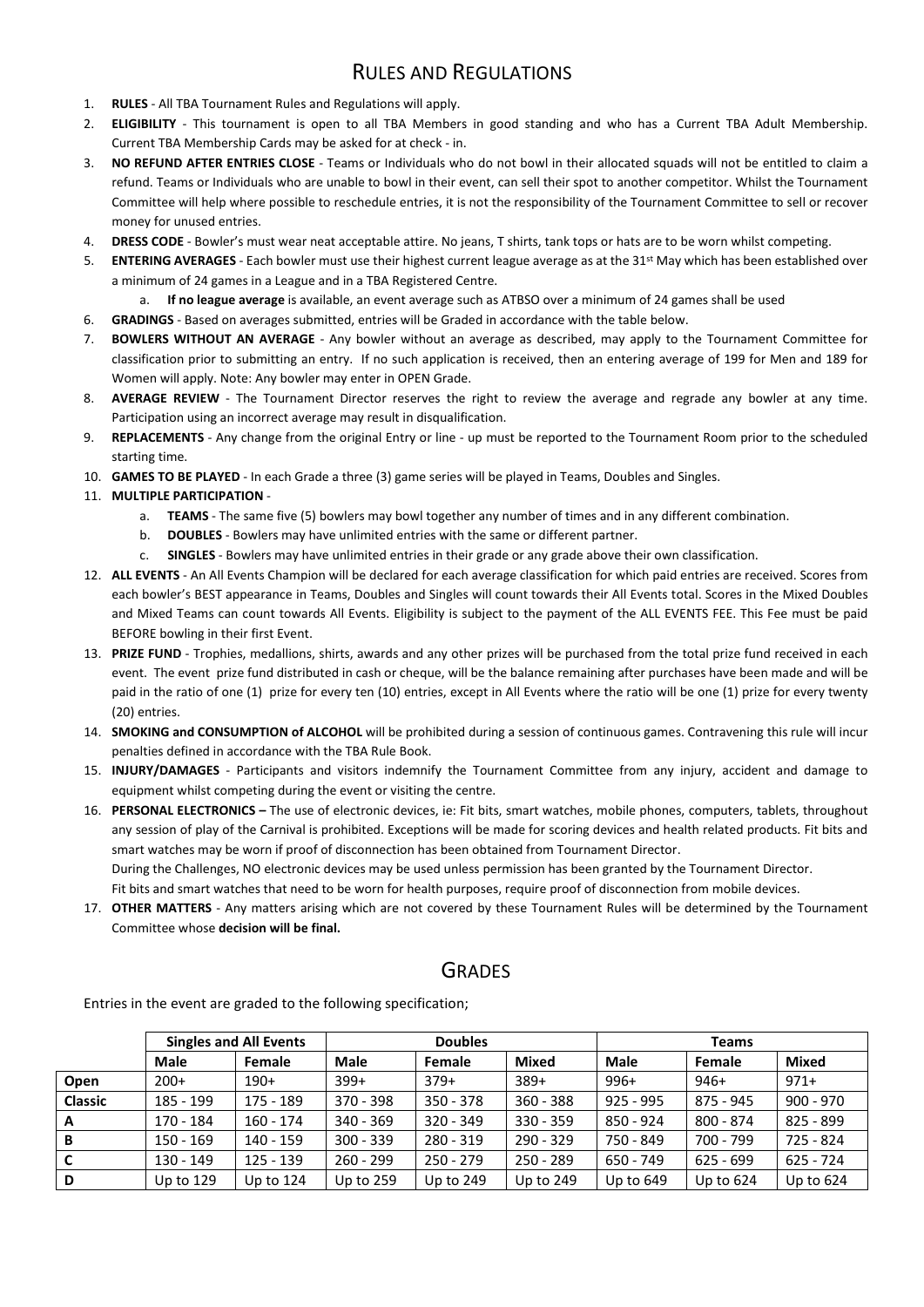## PARTICIPANT REGISTRATION FORM

#### SPECIAL NOTE: CONFIRMATION WILL NOT BE SUPPLIED UNLESS REQUESTED

| For confirmation of competitors in the same group to be sent to a SPECIFIC contact, please provide relevant information |                   |                    |               |                |
|-------------------------------------------------------------------------------------------------------------------------|-------------------|--------------------|---------------|----------------|
| Confirmation Required?                                                                                                  |                   |                    |               |                |
|                                                                                                                         |                   | Best Phone: $(\_)$ |               |                |
| <b>BOWLERS FULL NAME</b>                                                                                                | <b>TBA NUMBER</b> | ZONE / STATE       | <b>GENDER</b> | <b>AVERAGE</b> |
|                                                                                                                         |                   |                    |               |                |
|                                                                                                                         |                   |                    |               |                |
|                                                                                                                         |                   |                    |               |                |
|                                                                                                                         |                   |                    |               |                |
|                                                                                                                         |                   |                    |               |                |
|                                                                                                                         |                   |                    |               |                |
|                                                                                                                         |                   |                    |               |                |
|                                                                                                                         |                   |                    |               |                |
|                                                                                                                         |                   |                    |               |                |
|                                                                                                                         |                   |                    |               |                |
|                                                                                                                         |                   |                    |               |                |
|                                                                                                                         |                   |                    |               |                |
|                                                                                                                         |                   |                    |               |                |
|                                                                                                                         |                   |                    |               |                |
|                                                                                                                         |                   |                    |               |                |
|                                                                                                                         |                   |                    |               |                |
|                                                                                                                         |                   |                    |               |                |
|                                                                                                                         |                   |                    |               |                |
|                                                                                                                         |                   |                    |               |                |
|                                                                                                                         |                   |                    |               |                |
|                                                                                                                         |                   |                    |               |                |
|                                                                                                                         |                   |                    |               |                |
|                                                                                                                         |                   |                    |               |                |
|                                                                                                                         |                   |                    |               |                |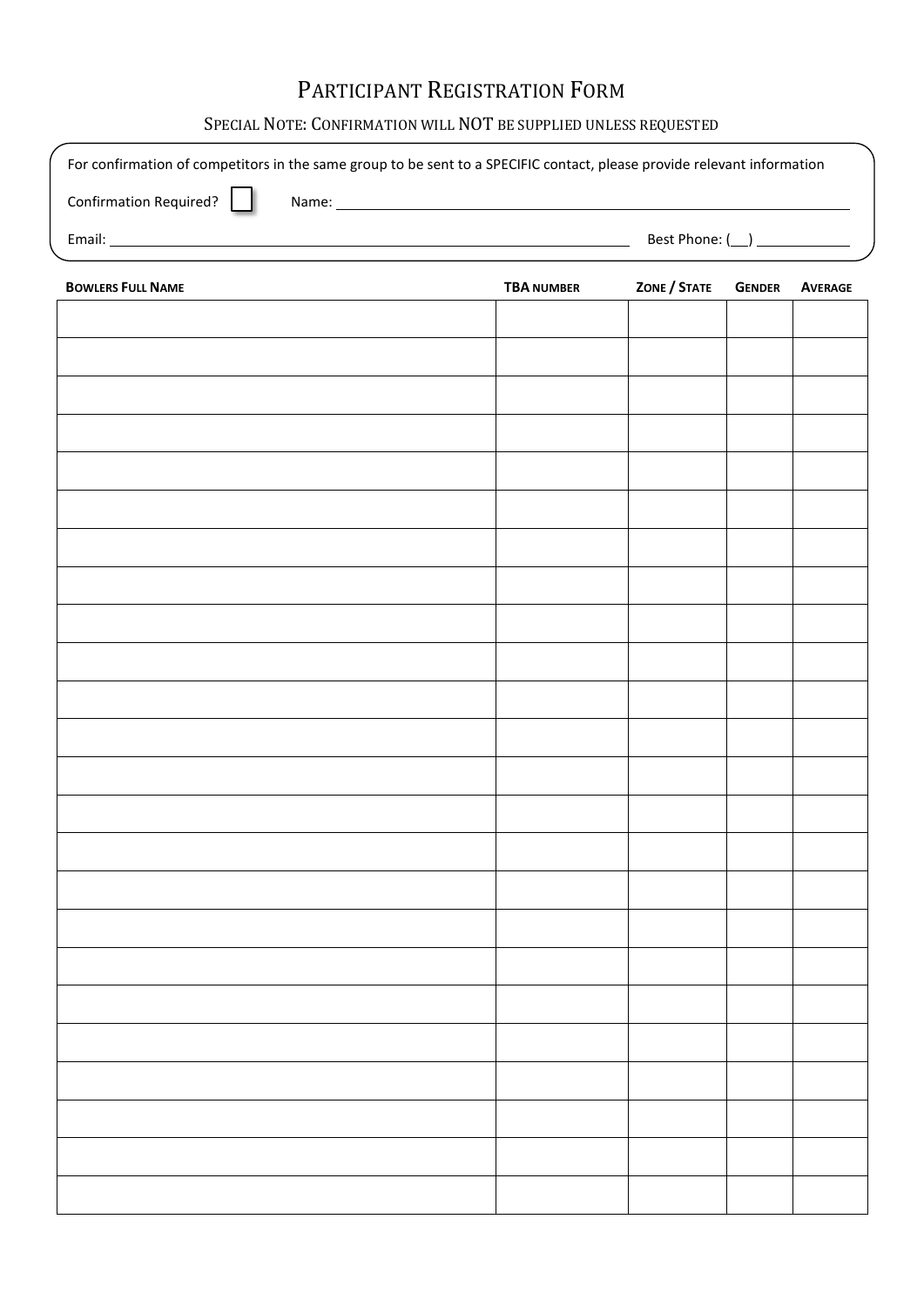## ENTRY FEES

| <b>All Events</b> | <b>Bowling Fees</b>        | \$19.50 |
|-------------------|----------------------------|---------|
| \$10              | <b>Prize Fund</b>          | \$8.00  |
|                   | <b>Tournament Expenses</b> | \$4.50  |
| <b>All Grades</b> | <b>Squad Total</b>         | \$32.00 |

## ENTRY FORMS - SINGLES

| ENTRY:                     |                          | M/F | <b>Avg</b> | <b>QUALIFYING</b> |  |          | <b>PREFERRED SQUAD TIMES</b> |             |
|----------------------------|--------------------------|-----|------------|-------------------|--|----------|------------------------------|-------------|
| <b>TRNID</b>               | <b>BOWLERS FULL NAME</b> |     |            | R                 |  | $\Omega$ | <b>DATE</b>                  | <b>TIME</b> |
|                            | 1.                       |     |            |                   |  |          |                              |             |
| <b>AMOUNT REMITTED: \$</b> |                          |     |            |                   |  |          |                              |             |

| ENTRY:                     |                          | M/F    | Avg | <b>QUALIFYING</b> |  |   | <b>PREFERRED SQUAD TIMES</b> |             |
|----------------------------|--------------------------|--------|-----|-------------------|--|---|------------------------------|-------------|
| <b>TRNID</b>               | <b>BOWLERS FULL NAME</b> | R<br>⊾ |     |                   |  | O | <b>DATE</b>                  | <b>TIME</b> |
|                            | 1.                       |        |     |                   |  |   |                              |             |
| <b>AMOUNT REMITTED: \$</b> |                          |        |     |                   |  |   |                              |             |

| ENTRY:                     |                          |  | M/F<br>Avg |   | <b>QUALIFYING</b> |          | <b>PREFERRED SQUAD TIMES</b> |             |
|----------------------------|--------------------------|--|------------|---|-------------------|----------|------------------------------|-------------|
| <b>TRNID</b>               | <b>BOWLERS FULL NAME</b> |  |            | R |                   | $\Omega$ | <b>DATE</b>                  | <b>TIME</b> |
|                            | 1.                       |  |            |   |                   |          |                              |             |
| <b>AMOUNT REMITTED: \$</b> |                          |  |            |   |                   |          |                              |             |

| ENTRY:       |                          | M/F | Avg | <b>QUALIFYING</b> |   |  | <b>PREFERRED SQUAD TIMES</b> |             |  |
|--------------|--------------------------|-----|-----|-------------------|---|--|------------------------------|-------------|--|
| <b>TRNID</b> | <b>BOWLERS FULL NAME</b> |     |     | R                 | ∼ |  | <b>DATE</b>                  | <b>TIME</b> |  |
|              | π.                       |     |     |                   |   |  |                              |             |  |

**AMOUNT REMITTED: \$**

| ENTRY:       |                          | M/F | <b>Avg</b> | <b>QUALIFYING</b> |   |  | <b>PREFERRED SQUAD TIMES</b> |             |
|--------------|--------------------------|-----|------------|-------------------|---|--|------------------------------|-------------|
| <b>TRNID</b> | <b>BOWLERS FULL NAME</b> |     |            | R                 | ∼ |  | <b>DATE</b>                  | <b>TIME</b> |
|              | . .                      |     |            |                   |   |  |                              |             |

#### **AMOUNT REMITTED: \$**

| ENTRY:                     |                          | M/F | Avg | <b>QUALIFYING</b> |  |   | <b>PREFERRED SQUAD TIMES</b> |             |
|----------------------------|--------------------------|-----|-----|-------------------|--|---|------------------------------|-------------|
| <b>TRNID</b>               | <b>BOWLERS FULL NAME</b> |     |     | R                 |  | O | <b>DATE</b>                  | <b>TIME</b> |
|                            | 1.                       |     |     |                   |  |   |                              |             |
| <b>AMOUNT REMITTED: \$</b> |                          |     |     |                   |  |   |                              |             |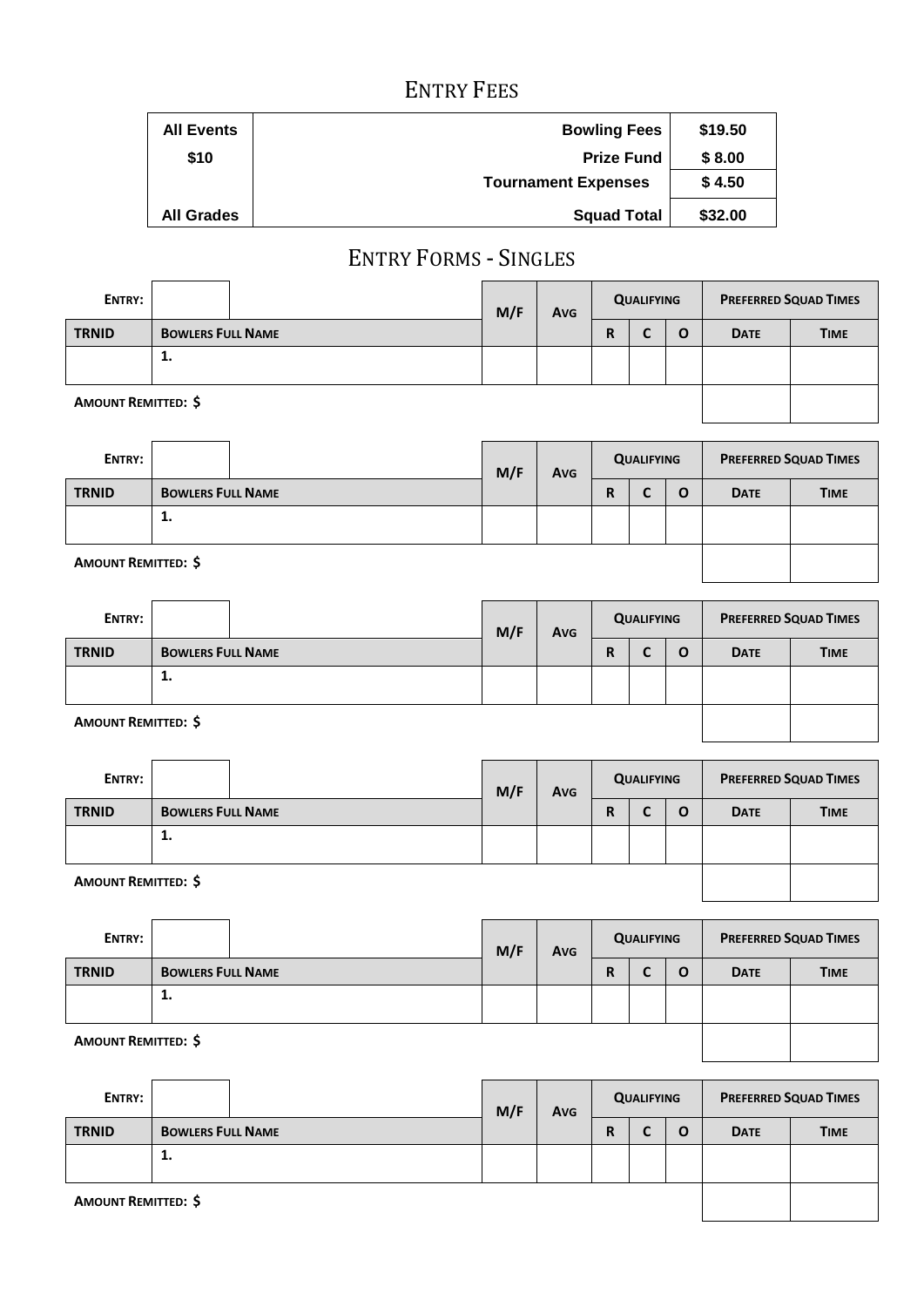## ENTRY FORMS - DOUBLES

| ENTRY:                                      |                           |  |                  | M/F | <b>QUALIFYING</b><br><b>Avg</b> |   |   |             |             | <b>PREFERRED SQUAD TIMES</b> |
|---------------------------------------------|---------------------------|--|------------------|-----|---------------------------------|---|---|-------------|-------------|------------------------------|
| <b>TRNID</b>                                | <b>BOWLERS FULL NAMES</b> |  |                  |     |                                 | R | L | $\mathbf 0$ | <b>DATE</b> | <b>TIME</b>                  |
|                                             | 1.                        |  |                  |     |                                 |   |   |             |             |                              |
|                                             | 2.                        |  |                  |     |                                 |   |   |             |             |                              |
| <b>AMOUNT REMITTED: \$</b><br><b>GRADE:</b> |                           |  | <b>TEAM AVG:</b> |     |                                 |   |   |             |             |                              |

| ENTRY:                     |                           |               |  | M/F              | <b>Avg</b> |   | <b>PREFERRED SQUAD TIMES</b><br><b>QUALIFYING</b> |              |             |             |  |
|----------------------------|---------------------------|---------------|--|------------------|------------|---|---------------------------------------------------|--------------|-------------|-------------|--|
| <b>TRNID</b>               | <b>BOWLERS FULL NAMES</b> |               |  |                  |            | R | C                                                 | $\mathbf{o}$ | <b>DATE</b> | <b>TIME</b> |  |
|                            | 1.                        |               |  |                  |            |   |                                                   |              |             |             |  |
|                            | 2.                        |               |  |                  |            |   |                                                   |              |             |             |  |
| <b>AMOUNT REMITTED: \$</b> |                           | <b>GRADE:</b> |  | <b>TEAM AVG:</b> |            |   |                                                   |              |             |             |  |

| ENTRY:                     |                           |  |               | M/F | Avg              | <b>QUALIFYING</b> |   |   | <b>PREFERRED SQUAD TIMES</b> |             |             |
|----------------------------|---------------------------|--|---------------|-----|------------------|-------------------|---|---|------------------------------|-------------|-------------|
| <b>TRNID</b>               | <b>BOWLERS FULL NAMES</b> |  |               |     |                  |                   | R | ◡ | $\mathbf{o}$                 | <b>DATE</b> | <b>TIME</b> |
|                            | 1.                        |  |               |     |                  |                   |   |   |                              |             |             |
|                            | 2.                        |  |               |     |                  |                   |   |   |                              |             |             |
| <b>AMOUNT REMITTED: \$</b> |                           |  | <b>GRADE:</b> |     | <b>TEAM AVG:</b> |                   |   |   |                              |             |             |

| ENTRY:                     |                           |  |               |  | M/F              | Avg |   | <b>QUALIFYING</b> |   | <b>PREFERRED SQUAD TIMES</b> |             |
|----------------------------|---------------------------|--|---------------|--|------------------|-----|---|-------------------|---|------------------------------|-------------|
| <b>TRNID</b>               | <b>BOWLERS FULL NAMES</b> |  |               |  |                  |     | R | J                 | O | <b>DATE</b>                  | <b>TIME</b> |
|                            | 1.                        |  |               |  |                  |     |   |                   |   |                              |             |
|                            | 2.                        |  |               |  |                  |     |   |                   |   |                              |             |
| <b>AMOUNT REMITTED: \$</b> |                           |  | <b>GRADE:</b> |  | <b>TEAM AVG:</b> |     |   |                   |   |                              |             |

| ENTRY:                     |                           |               |  | M/F | <b>Avg</b>       | <b>QUALIFYING</b> |   |   | <b>PREFERRED SQUAD TIMES</b> |             |             |
|----------------------------|---------------------------|---------------|--|-----|------------------|-------------------|---|---|------------------------------|-------------|-------------|
| <b>TRNID</b>               | <b>BOWLERS FULL NAMES</b> |               |  |     |                  |                   | R | С | O                            | <b>DATE</b> | <b>TIME</b> |
|                            | 1.                        |               |  |     |                  |                   |   |   |                              |             |             |
| 2.                         |                           |               |  |     |                  |                   |   |   |                              |             |             |
| <b>AMOUNT REMITTED: \$</b> |                           | <b>GRADE:</b> |  |     | <b>TEAM AVG:</b> |                   |   |   |                              |             |             |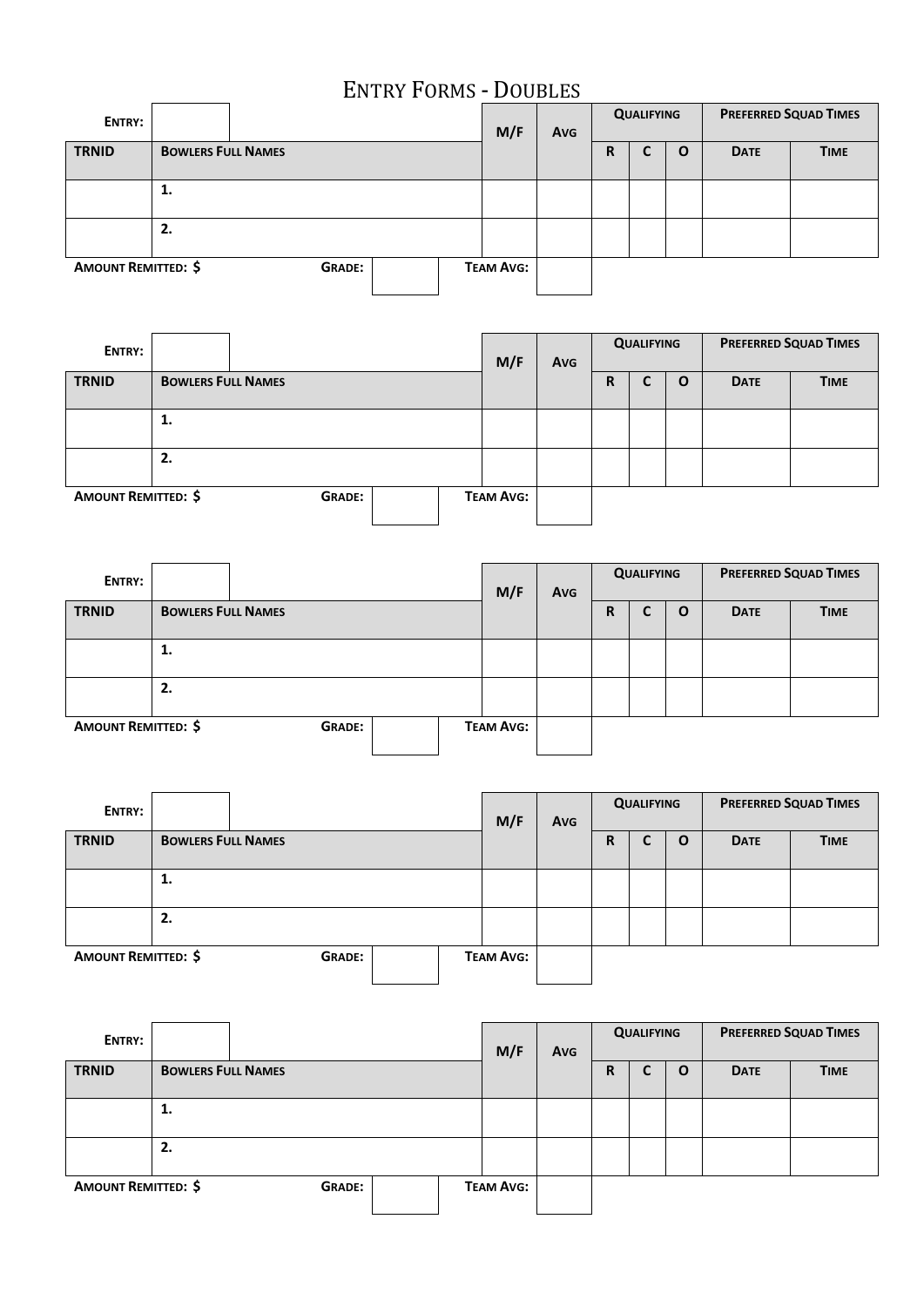## ENTRY FORMS – TEAMS

| ENTRY:       |                                                              | <b>Team Name:</b> |  |  |  |                |                                   |             |  |
|--------------|--------------------------------------------------------------|-------------------|--|--|--|----------------|-----------------------------------|-------------|--|
| <b>TRNID</b> | <b>BOWLERS FULL NAMES</b>                                    |                   |  |  |  | <b>AVERAGE</b> | <b>PREFERRED TEAM SQUAD TIMES</b> |             |  |
|              | 1.                                                           |                   |  |  |  |                | <b>DATE</b>                       | <b>TIME</b> |  |
|              | 2.                                                           |                   |  |  |  |                |                                   |             |  |
|              | 3.                                                           |                   |  |  |  |                |                                   |             |  |
|              | 4.                                                           |                   |  |  |  |                |                                   |             |  |
|              | 5.                                                           |                   |  |  |  |                |                                   |             |  |
|              | AMOUNT REMITTED: \$<br><b>TEAM AVERAGE:</b><br><b>GRADE:</b> |                   |  |  |  |                |                                   |             |  |

| ENTRY:                     |                           | <b>Team Name:</b> |               |     |                      |                                   |             |             |
|----------------------------|---------------------------|-------------------|---------------|-----|----------------------|-----------------------------------|-------------|-------------|
| <b>TRNID</b>               | <b>BOWLERS FULL NAMES</b> |                   |               | M/F | <b>AVERAGE</b>       | <b>PREFERRED TEAM SQUAD TIMES</b> |             |             |
|                            | 1.                        |                   |               |     |                      |                                   | <b>DATE</b> | <b>TIME</b> |
|                            | 2.                        |                   |               |     |                      |                                   |             |             |
|                            | 3.                        |                   |               |     |                      |                                   |             |             |
|                            | 4.                        |                   |               |     |                      |                                   |             |             |
|                            | 5.                        |                   |               |     |                      |                                   |             |             |
| <b>AMOUNT REMITTED: \$</b> |                           |                   | <b>GRADE:</b> |     | <b>TEAM AVERAGE:</b> |                                   |             |             |

## ENTRY FORMS – ALL EVENTS

| <b>ENTRY</b> | <b>TRNID</b> | <b>BOWLERS FULL NAME</b> | M/F | <b>AVERAGE</b> | <b>GRADE</b> | <b>AMOUNT REMITTED</b> |
|--------------|--------------|--------------------------|-----|----------------|--------------|------------------------|
|              |              |                          |     |                |              |                        |
|              |              |                          |     |                |              |                        |
|              |              |                          |     |                |              |                        |
|              |              |                          |     |                |              |                        |
|              |              |                          |     |                |              |                        |
|              |              |                          |     |                |              |                        |
|              |              |                          |     |                |              |                        |
|              |              |                          |     |                |              |                        |
|              |              |                          |     |                |              |                        |
|              |              |                          |     |                |              |                        |
|              |              |                          |     |                |              |                        |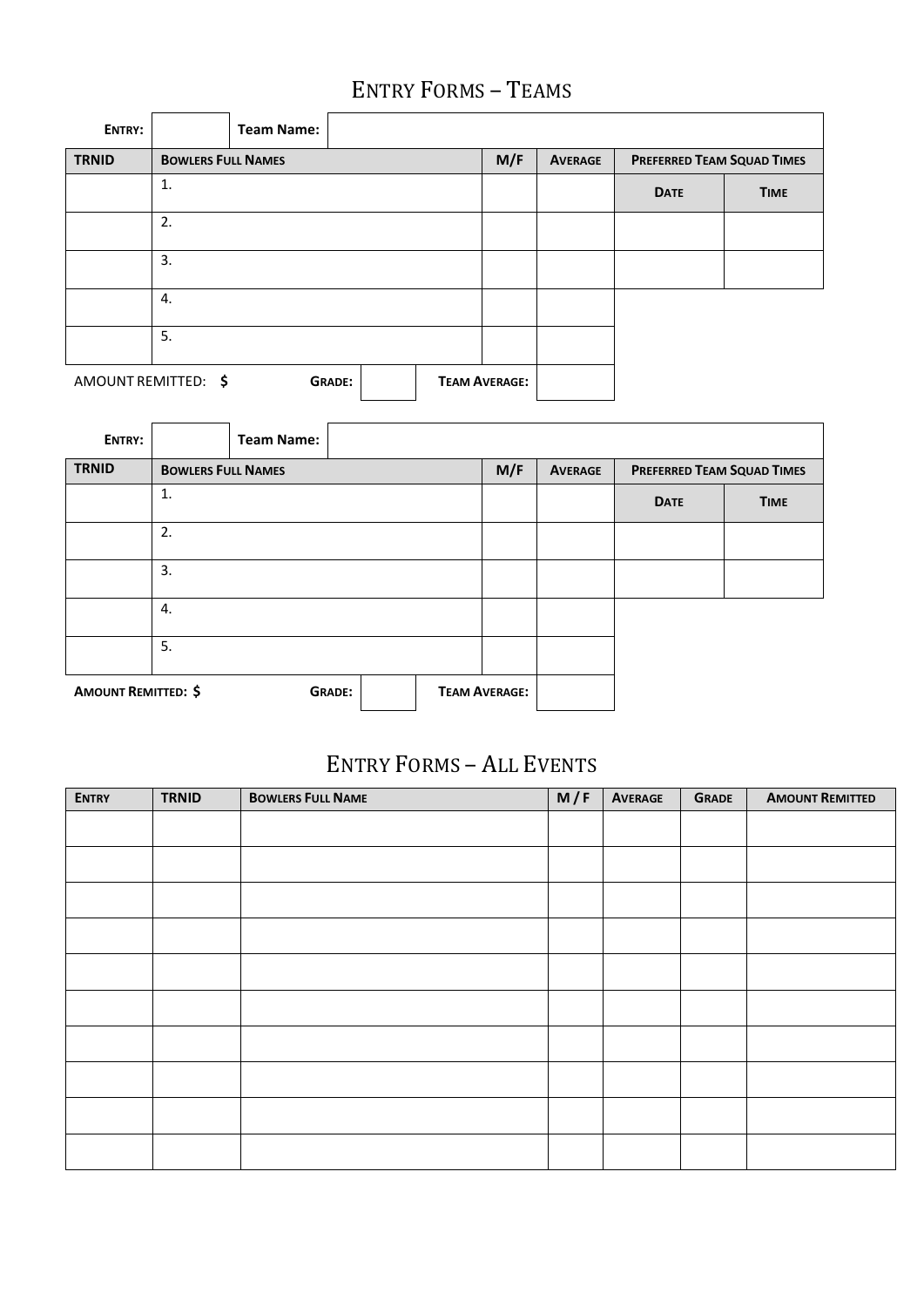### **RESTRICTED MASTERS**

**ELIGIBILITY** - This is a handicap event based on 100% of 200 and is open to all Adult TBA Members whose averages are 184 and Under for Men and 174 and Under for Women. To be eligible to compete in the final, every bowler (including the Defending Champions) must have completed an "All Events" entry in the *Current Year's Holt Challenge Tenpin Bowling Carnival*

**FORMAT** - Handicap event with divisions for Men and Women.

**QUALIFYING** - Qualifying will be the highest three (3) game singles, doubles or teams plus handicap attempt bowled during the Carnival prior to the "Qualifying Cutoff". Any attempt used for Restricted Masters qualifying will incur an additional qualifying fee which must be paid prior to the squad in which the bowler is participating.

**FINAL** - The Defending Champion (if eligible) plus the State Representatives and the highest qualifiers to make a field of 24 will go into the Final according to their qualifying scores.

**TIES** - In the event of a tie for the final qualifying position at any stage (including Qualifying or the Finals) a single game (scratch pinfall plus entering handicap) will be played to break the tie. Additional single game (scratch pinfall plus entering handicap) will apply until the tie is broken.

If a player is late for Masters check-in time, his/her place will be taken by the first or next available qualifier.

### **FINAL THURSDAY 25th August 2022 Check-in BY 0830 for 0900 Start Top 27** All finalists who have competed in the Holt Restricted Challenge, will have their masters entering average regraded (using the re-averaging formula - refer to Rule 8 in Managers Handbook) to match their average obtained at the completion of Holt Restricted Challenge Day 3. Other participating bowlers will have their average determined by composite of Carnival Entering Average and All Event Average. Finalist will play **6 games,** with a lane change after each game. (Pinfall drops) **Round 2.** The top **12 bowlers** in each division will bowl a 2 game block. At the completion the top **6 bowlers** will advance to Round 3. (Pinfall drops) **Round 3.** The top **6 bowlers** in each division will bowl 1 game. At the completion the top **3 bowlers** will advance to Round 4. (Pinfall drops) **Round 4.** The top **3 bowlers** in each division will bowl 1 game on the same pair of lanes. (Pinfall drops) Bowler with lowest score will be eliminated.

**Final Round.** The top **2 bowlers** in each division will bowl 1 game. (Pinfall drops) At the completion the highest score with Handicap, in each division will be declared the **2022 RESTRICTED MASTERS CHAMPION**

#### RESTRICTED MASTERS SUMMARY

| Qualifying                                                               | Finals |                                                                                            |  |  |
|--------------------------------------------------------------------------|--------|--------------------------------------------------------------------------------------------|--|--|
| $Cost$   \$10.00 per attempt                                             |        | $Cost$   \$100.00 per qualifier                                                            |  |  |
| Cutoff   Conclusion of the 1600 (4pm) Squad,<br>TUESDAY 23rd August 2022 | BY     | \$110.00 for Zone representatives<br>Check in   0830 THURSDAY 25 <sup>th</sup> August 2022 |  |  |

### RESTRICTED MASTERS FINALS PRIZES

1<sup>ST</sup> TROPHY, MEDALLION, SHIRT, 50% OF THE PRIZE FUND, AND THE RIGHT TO DEFEND THE TITLE OF **RESTRICTED MASTERS CHAMPION**, IN THE FOLLOWING YEARS EVENT (IF ELIGIBLE)

2ND MEDALLION AND 30% OF THE PRIZE FUND 3RD MEDALLION AND 20% OF THE PRIZE FUND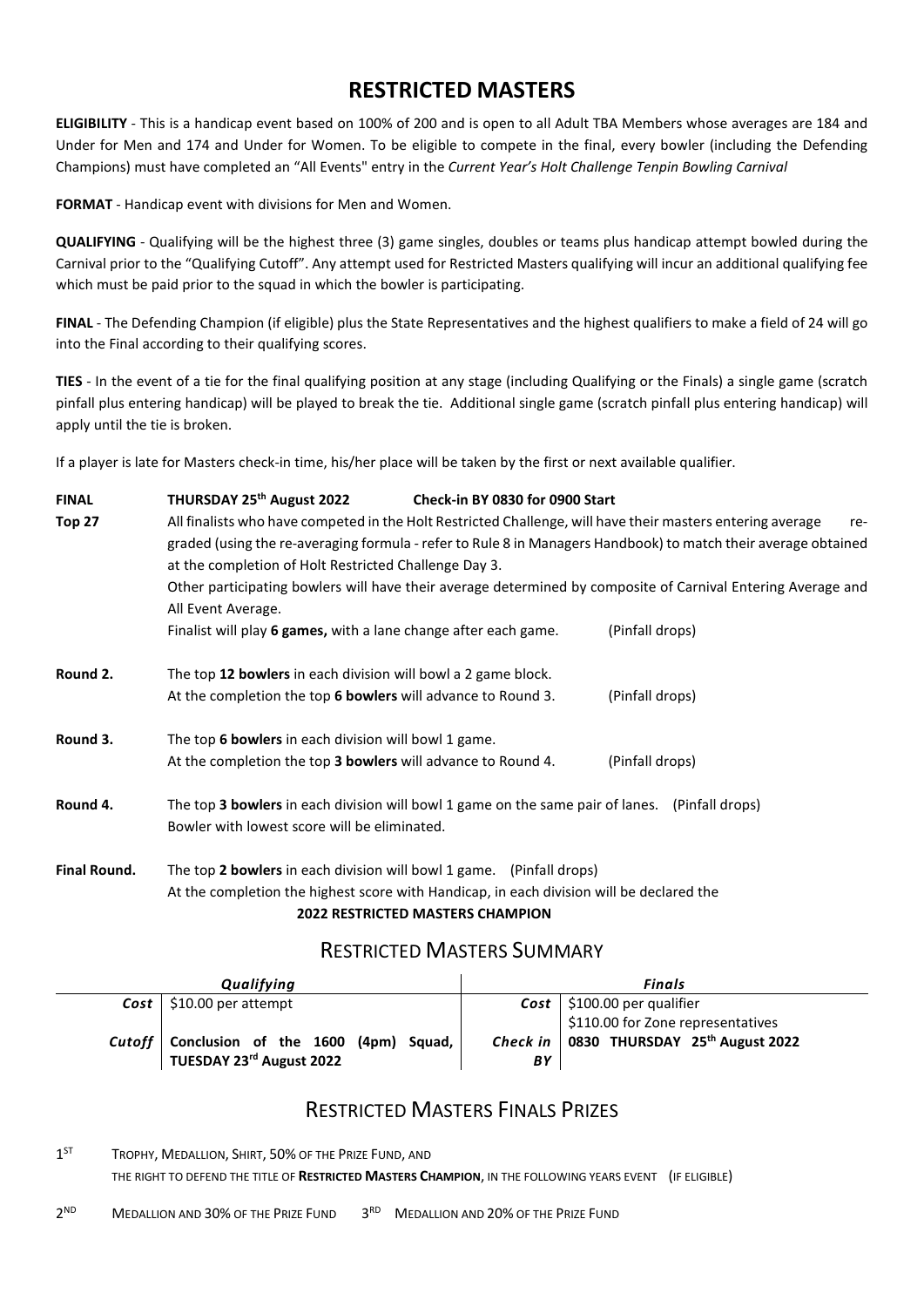### **CLASSIC MASTERS**

**ELIGIBILITY** - This is a scratch event open to all Adult TBA Members Players whose averages are 199 and Under for Men and 189 and Under for Women. To be eligible to compete in the final, every bowler (including the Defending Champions) must have completed an "All Events" entry in the *Current Year's Holt Challenge Tenpin Bowling Carnival*

**FORMAT** - Scratch event with divisions for Men and Women.

**QUALIFYING** - Qualifying will be the highest three (3) game singles, doubles or teams attempt bowled during the Carnival prior to the "Qualifying Cutoff". Any attempt used for Classic Masters qualifying will incur an additional qualifying fee which must be paid prior to the squad in which the bowler is participating.

**FINAL** - The Defending Champion (if eligible) plus the State Representatives and the highest qualifiers to make a field of 24 will go into the Final according to their qualifying scores.

**TIES** - In the event of a tie for the final qualifying position at any stage (including Qualifying or the Finals unless otherwise specified) a single game will be played to break the tie. Any subsequent tie will require a 10th frame playoff until the tie is broken.

If a player is late for Masters check-in time, his/her place will be taken by the first or next available qualifier.

| <b>FINAL</b>        | THURSDAY 18 <sup>th</sup> August 2022                                                          | Check-in BY 0830 for 0900 Start      |                 |
|---------------------|------------------------------------------------------------------------------------------------|--------------------------------------|-----------------|
| <b>Top 27</b>       | Finalist will play 6 games, with a lane change after each game.                                |                                      | (Pinfall drops) |
| Round 2.            | The top 12 bowlers in each division will bowl a 2 game block.                                  |                                      |                 |
|                     | At the completion the top 6 bowlers will advance to Round 3.                                   |                                      | (Pinfall drops) |
| Round 3.            | The top 6 bowlers in each division will bowl 1 game.                                           |                                      |                 |
|                     | At the completion the top 3 bowlers will advance to Round 4.                                   |                                      | (Pinfall drops) |
| Round 4.            | The top 3 bowlers in each division will bowl 1 game on the same pair of lanes. (Pinfall drops) |                                      |                 |
|                     | Bowler with lowest score will be eliminated.                                                   |                                      |                 |
| <b>Final Round.</b> | The top 2 bowlers in each division will bowl 1 game. (Pinfall drops)                           |                                      |                 |
|                     | At the completion the highest score in each division will be declared the                      |                                      |                 |
|                     |                                                                                                | <b>2022 CLASSIC MASTERS CHAMPION</b> |                 |

#### CLASSIC MASTERS SUMMARY

|        | Qualifying                                                              | Finals                      |                                   |  |  |  |
|--------|-------------------------------------------------------------------------|-----------------------------|-----------------------------------|--|--|--|
|        | $Cost$   \$10.00 per attempt                                            |                             | $Cost$   \$100.00 per qualifier   |  |  |  |
|        |                                                                         |                             | \$110.00 for Zone representatives |  |  |  |
| Cutoff | Conclusion of the 1500 Squad, WEDNESDAY<br>17 <sup>th</sup> August 2022 | Check in $\mathsf{I}$<br>BΥ | 0830 THURSDAY 18th August 2022    |  |  |  |

#### CLASSIC MASTERS FINALS PRIZES

1<sup>ST</sup> TROPHY, MEDALLION, SHIRT, 50% OF THE PRIZE FUND, AND THE RIGHT TO DEFEND THE TITLE OF **CLASSIC MASTERS CHAMPION**, IN THE FOLLOWING YEARS EVENT (IF ELIGIBLE)

 $2^{ND}$  MEDALLION AND 30% OF THE PRIZE FUND  $3^{RD}$  MEDALLION AND 20% OF THE PRIZE FUND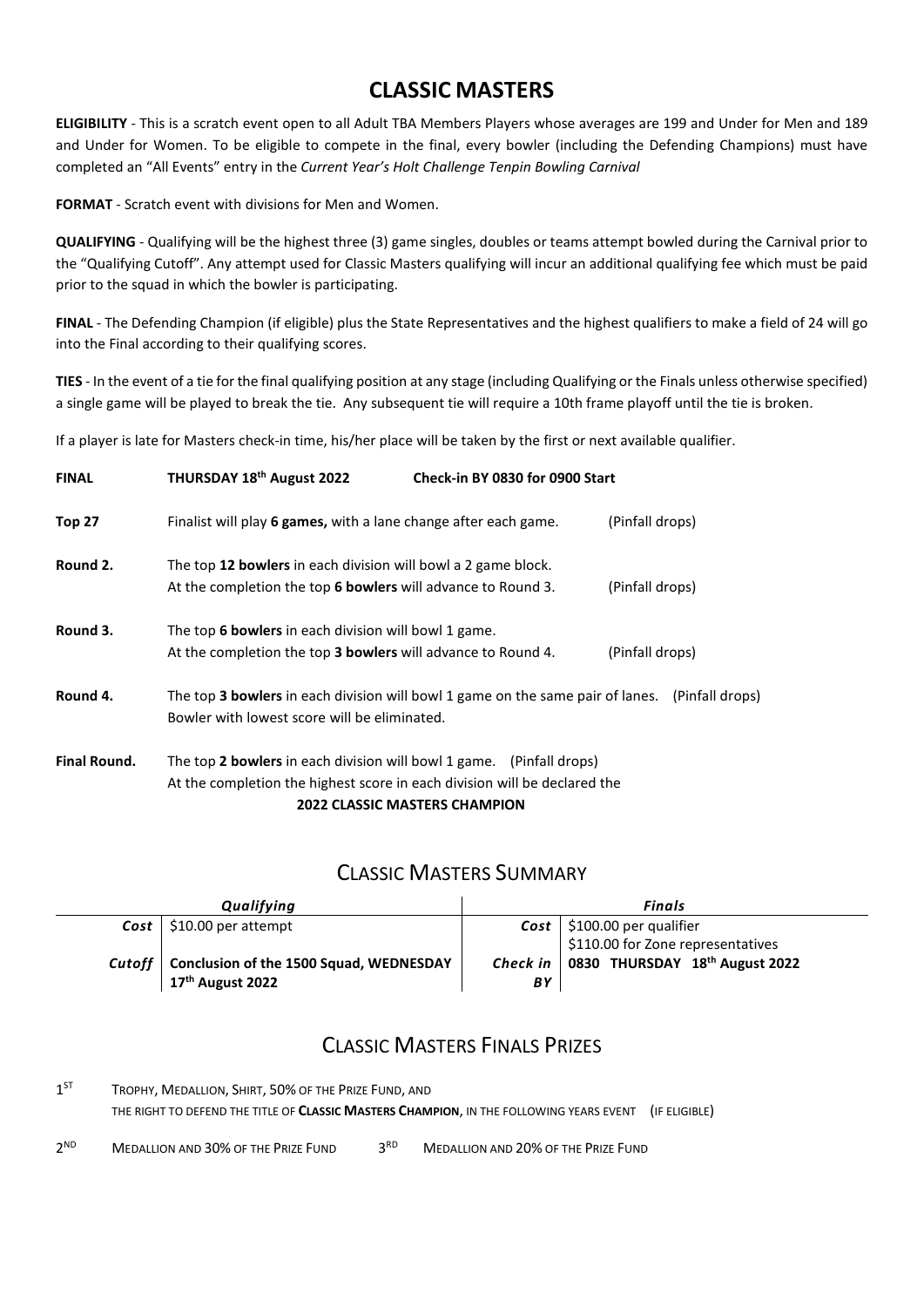### **OPEN MASTERS**

**ELIGIBILITY** - This is an event open to all Adult TBA Members. To be eligible to compete in the final, every bowler (including the Defending Champions) must have completed an "All Events" entry in the *Current Year's Holt Challenge Tenpin Bowling Carnival*

**FORMAT** Total Pinfall Event with one division. There will be no respective division for men and women. Women bowlers are given a handicap of 8 pins per game.

**QUALIFYING** - Qualifying will be the highest three (3) game singles, doubles or teams attempt bowled during the Carnival prior to the "Qualifying Cutoff". Any attempt used for Open Masters qualifying will incur an additional qualifying fee which must be paid prior to the squad in which the bowler is participating.

**FINAL** - The Defending Champion (if eligible) and the highest qualifiers to make a field of 18 will go into the Final according to their qualifying scores. Women will receive their given handicap of 8 pins per game added to their qualifying scores.

**TIES** - In the event of a tie for the final qualifying position at any stage (including Qualifying or the Finals unless otherwise specified) a single game will be played to break the tie. Any subsequent tie will require **one ball** playoff until the tie is broken.

If a player is late for Masters check-in time, his/her place will be taken by the first or next available qualifier.

#### **FINAL FRIDAY 19th August 2022 Check-in BY 1300 for 1330 Start**

**STAGE ONE FINAL -** Finalists will play six (6) games with a lane change after a two game block.

The top eight (8) bowlers on total pinfall will advance to Stage Two.

#### **STAGE TWO – ELIMINATION FINAL Bowlers will move to different lanes after each one game played.**

The top **8 bowlers** will bowl one (1) game.

At the conclusion of game the two (2) bowlers with the lowest single game score in that game is eliminated. The top **6 bowlers** will bowl one (1) game.

 At the conclusion of game the two (2) bowlers with the lowest single game score in that game is eliminated. The top **4 bowlers** will bowl one (1) game.

 At the conclusion of game the one (1) bowler with the lowest single game score in that game is eliminated. The top **3 bowlers** will bowl one (1) game.

At the conclusion of game the one (1) bowler with the lowest single game score in that game is eliminated. The top **2 bowlers** will bowl one (1) game.

**DECLARING THE PLACINGS –** The winner of the final match of stage two will be declared the Open Masters Champion and awarded **First Place**. The bowler defeated in same match will be awarded **Second Place**. The bowler defeated in the match immediately prior to the final match will be awarded **Third Place.**

#### OPEN MASTERS SUMMARY

| Qualifying                                                                    | Finals      |                                                  |  |  |
|-------------------------------------------------------------------------------|-------------|--------------------------------------------------|--|--|
| $Cost$   \$10.00 per attempt                                                  |             | $Cost$   \$100.00 per qualifier                  |  |  |
| Cutoff   Conclusion of the 1000 Squad, FRIDAY<br>19 <sup>th</sup> August 2022 | Check in BY | $\vert$ 1300 FRIDAY 19 <sup>th</sup> August 2022 |  |  |

### **OPEN MASTERS FINALS PRIZES**

1<sup>ST</sup> TROPHY, MEDALLION, SHIRT, 55% OF THE PRIZE FUND, AND

THE RIGHT TO DEFEND THE TITLE OF **OPEN MASTERS CHAMPION**, IN THE FOLLOWING YEARS EVENT

2<sup>ND</sup> MEDALLION AND 30% OF THE PRIZE FUND 3RD MEDALLION AND 15% OF THE PRIZE FUND